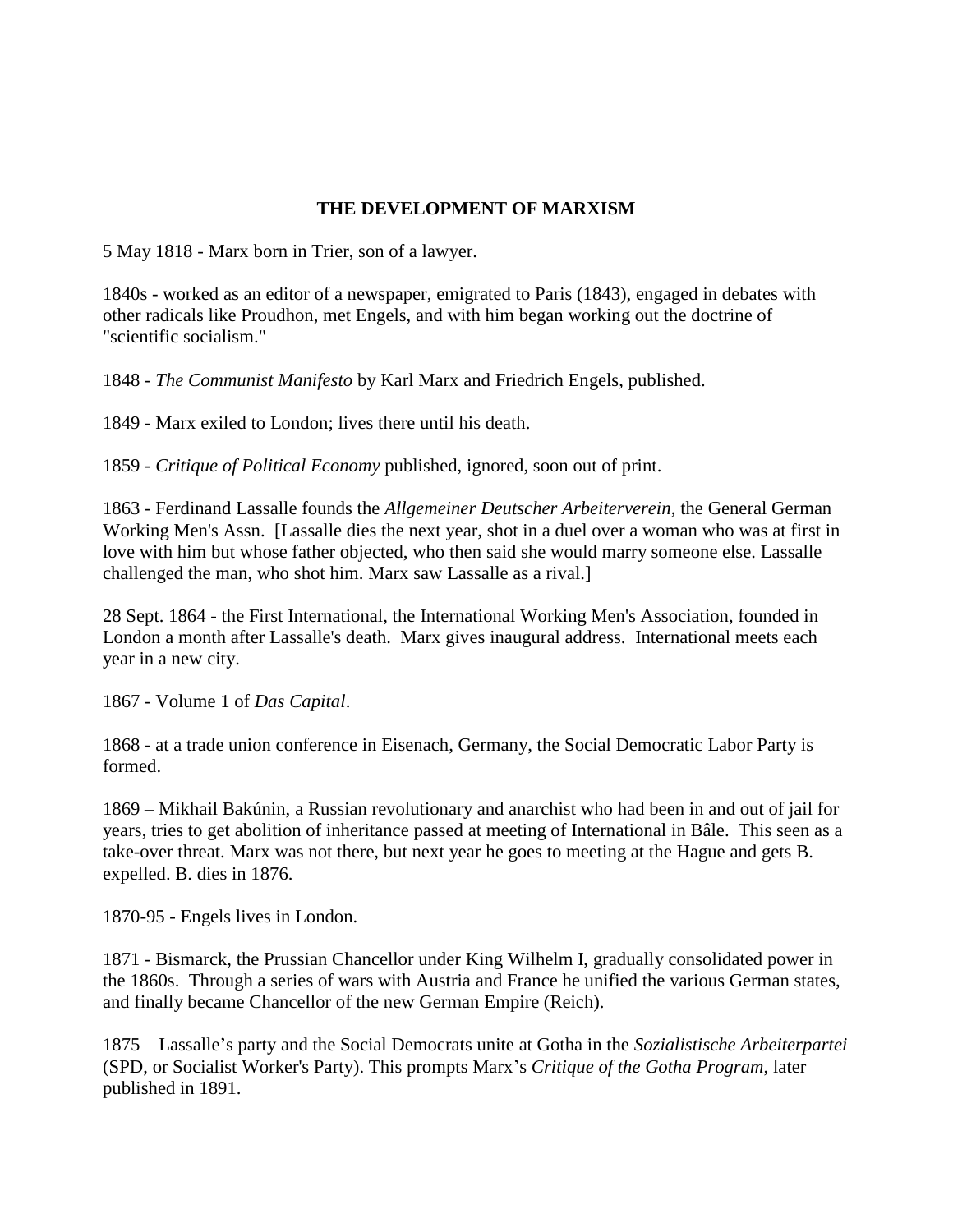1878 – Engels's *Anti-Dühring* published: part of this forms the basis for "Socialism: Utopian and Scientific." Anti-Socialist laws passed in Germany.

13 March 1883 - Marx dies at the age of 64.

1884 - Fabian Society formed in England, Shaw and Sidney Webb soon joined. Gradualism the byword; the name derives from Quintus Fabius Maximus Cunctator, the "delayer," a Roman general known for delaying tactics. Fabians rejected the labor theory of value; preferred the marginalist approach.

1885 - posthumous publication of the second volume of *Kapital.*

1889 - Formation of the 2nd Socialist International. *Fabian Essays in Socialism* by Shaw, Webb and others published.

1890 - Anti-Socialist laws repealed in Germany.

1891 - Erfurt Programme, with Karl Kautsky (1854-1938) as principal architect, revealed. A return to a purer Marxism than found in the Gotha Programme it superceded.

1894 - publication of volume 3 of *Kapital*

1895 - Death of Engels

1899 - Eduard Bernstein (1850-1932) publishes *Evolutionary Socialism*; summarizes things he had said in articles over last few years. Questions some of Marx's predictions; believes in gradual evolution, not revolution; socialism as an ideal to strive for rather than an inevitable outcome of history. He was influenced by Fabians; was in London 1888-1901. Opposed labor theory of value; was the prophet of democratic socialism. Attacked by Rosa Luxemburg (1871-1919) and Kautsky, defenders of orthodoxy. First great schism.

1910 - Rudolf Hilferding publishes *Das Finanzkapital*. Financial capital of banks press for investment outlets abroad, which lead governments to imperialism, and promotes the formation of cartels and monopolies to protect them from foreign competition.

1915-1925 - heyday of guild socialism in Britain, led by G.D.H. Cole, a socialist academic. It resembles but was a milder version of French syndicalism.

1916 - Lenin criticizes Social Democrats, most of whom did not oppose the war. Beginning of the schism between Social Democracy and Soviet-style Communism.

1919 - March 2, First Congress of the Communist International opened by Lenin.

1920 - Ludwig von Mises publishes article on impossibility of socialist calculation, begins Germanlanguage socialist calculation debate.